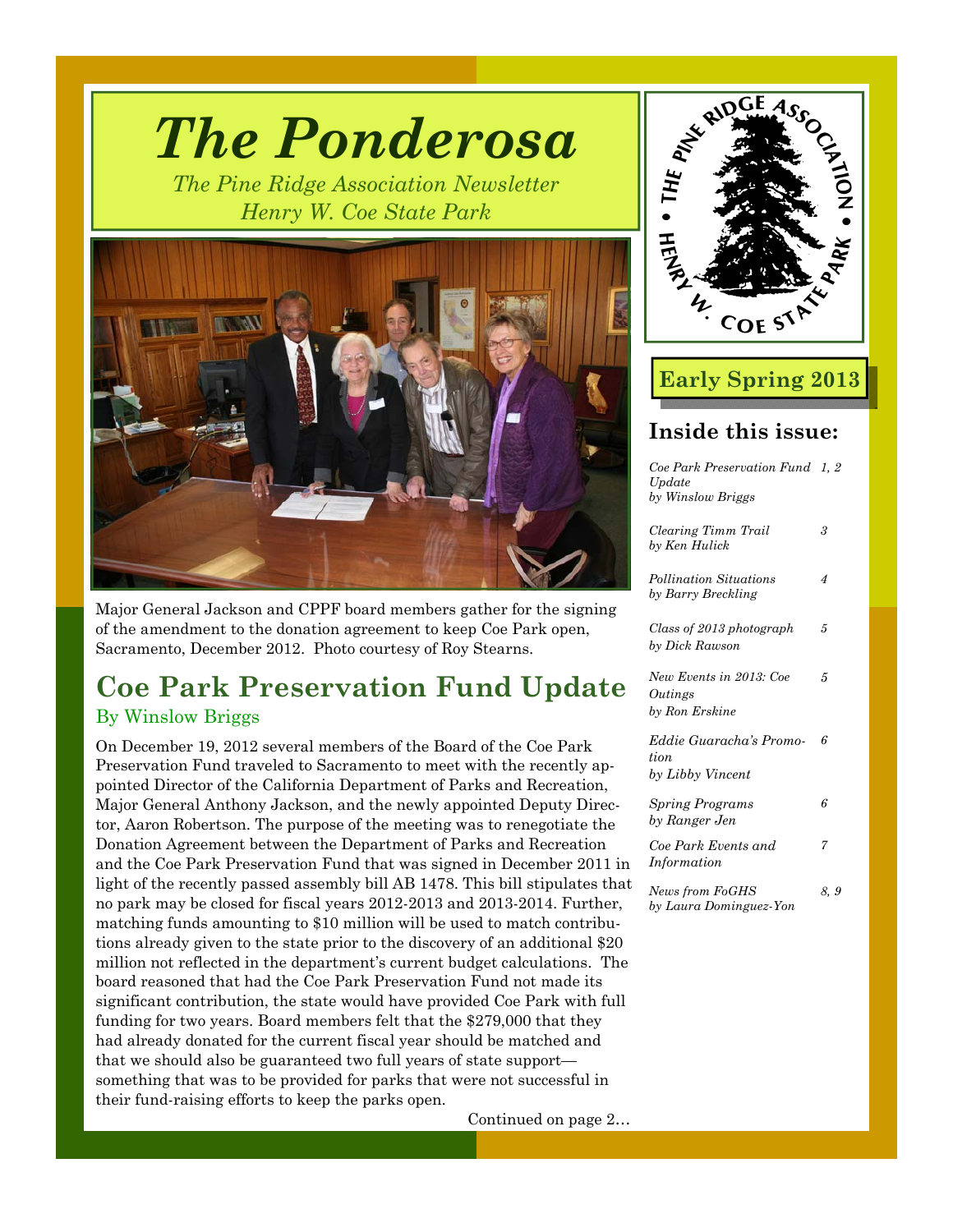### **Coe Park Preservation Fund Update continued….**

On that chilly December day, we were met by Director Jackson and Deputy Director Robertson expecting a possibly tense negotiating session during our hour's appointment. Our anxiety was short lived. We were welcomed by two people already prepared to sign our proposed amendment. A short and gratifying signing ceremony took place immediately, immortalized by a photograph that's now on display in the Coe Park visitor center. There followed two hours of discussion about the current status and the present predicament of state parks and several phone conversations with various newspaper reporters to get some good coverage of our agreement. We departed with a strong conviction that the Department of Parks and Recreation is in excellent hands.

According to the amendment, Coe Park will remain open with full staffing (two rangers, two seasonal aids, and a maintenance person) for fiscal 2012-2013 and 2013-2014. Half of our donation will be used each of the two years with the state providing the remainder. The department also guarantees that the park will remain open for an additional two years (2014-2015 and 2015-2016). State Parks is unable to guarantee full staffing during the third and fourth years because there is not yet any budgetary information available for those two years. However, it is clear that their intention is to do their very best to keep up full funding for Coe Park through June 30, 2016.

The Board of the Coe Park Preservation Fund is elated at this outcome and optimistic about the future—not just for Coe Park but for California State Parks in general.

You can read or download PDFs of the original agreement and the amendment at www.coeparkfund.org.

Major General Jackson and Ann Briggs sign the amendment to the donation agreement, Sacramento, December 2012.

Photo courtesy of Roy Stearns.

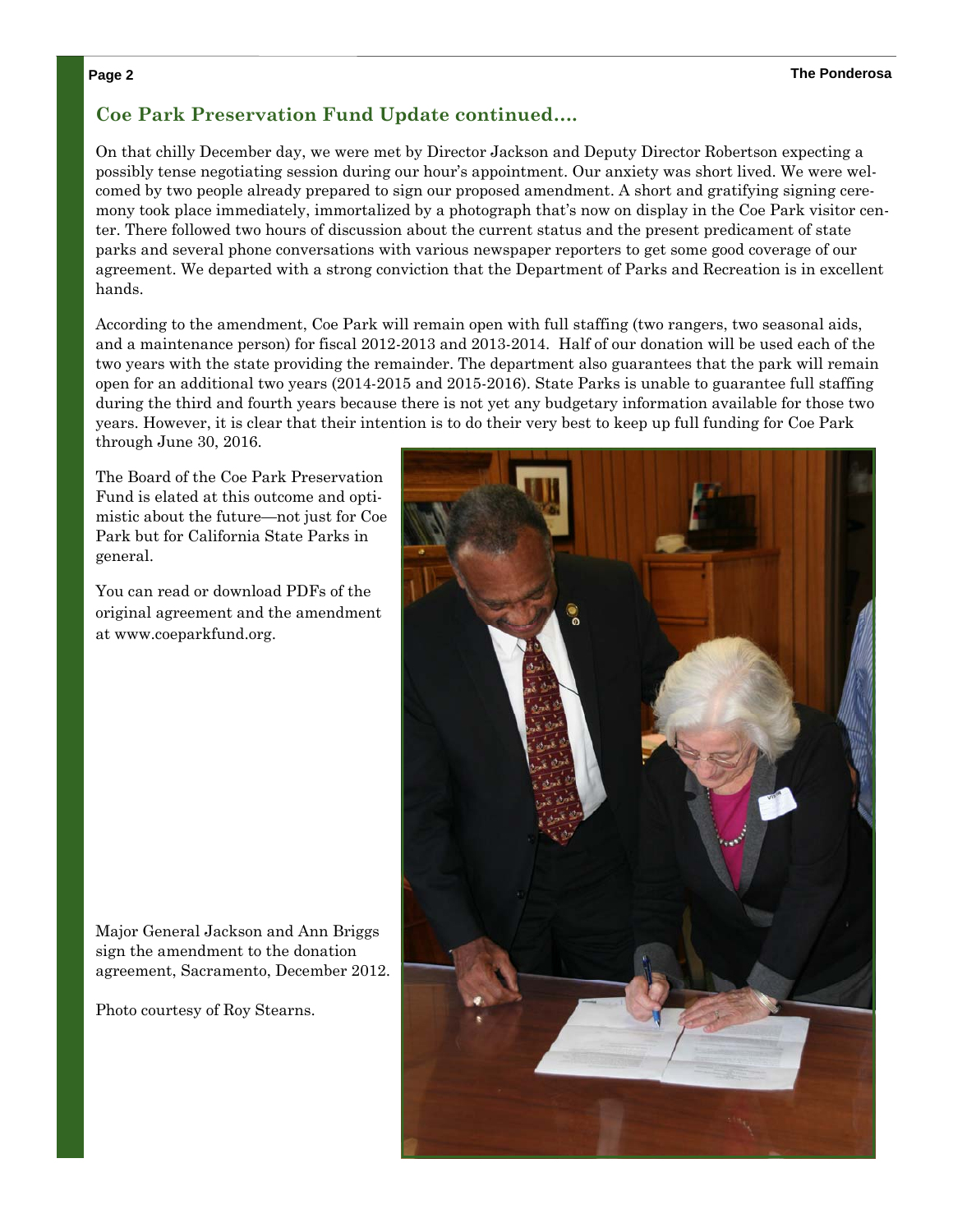# **Clearing Timm Trail**

## By Ken Hulick

On a threatening but ultimately very nice day in December, Mike Meyer, Ted Tawshunsky, Sue Dekalb, Jodie and Linda Keahey, Bruce Coffman, and I gathered at Hunting Hollow, had a few warm biscuits for extra energy, and headed for the Timm Trail, which offers an alternative to part of Spike Jones Trail near the Coyote Creek entrance. We planned to remove several downed trees on the Timm Trail that were blocking the trail to horses and making life difficult for hikers and mountain bikers.

We started work on the downed trees with the crosscut saw called "Big Mike." Knowing how much energy each cut with the saw takes, we talked over our tactics and rotated our crew as we worked to make sure everyone was equally exhausted. The really slick move involved cutting a limb that was about 1.5 feet in diameter and six feet off the ground so that the top of the tree pulled itself down the hill, getting it off the trail and out of the way. We then had to make only one more cut to move the largest log off the trail. Safety was paramount as a wrong move could cause serious injury. We came through unscathed, the trail was cleared, and we had a little help from two mountain bikers who came down the trail just in time to help us roll a large log off the trail. They were very appreciative of the work volunteers do to keep trails open, and with 300 miles of trails that maintenance can be a chore. Many thanks to all of you who have contributed to working on the trails in Coe Park.

If you would like to work on trails, please contact me, Rob Glover, or Mike Meyer. We would love to have you join us.





Photos by Sue Dekalb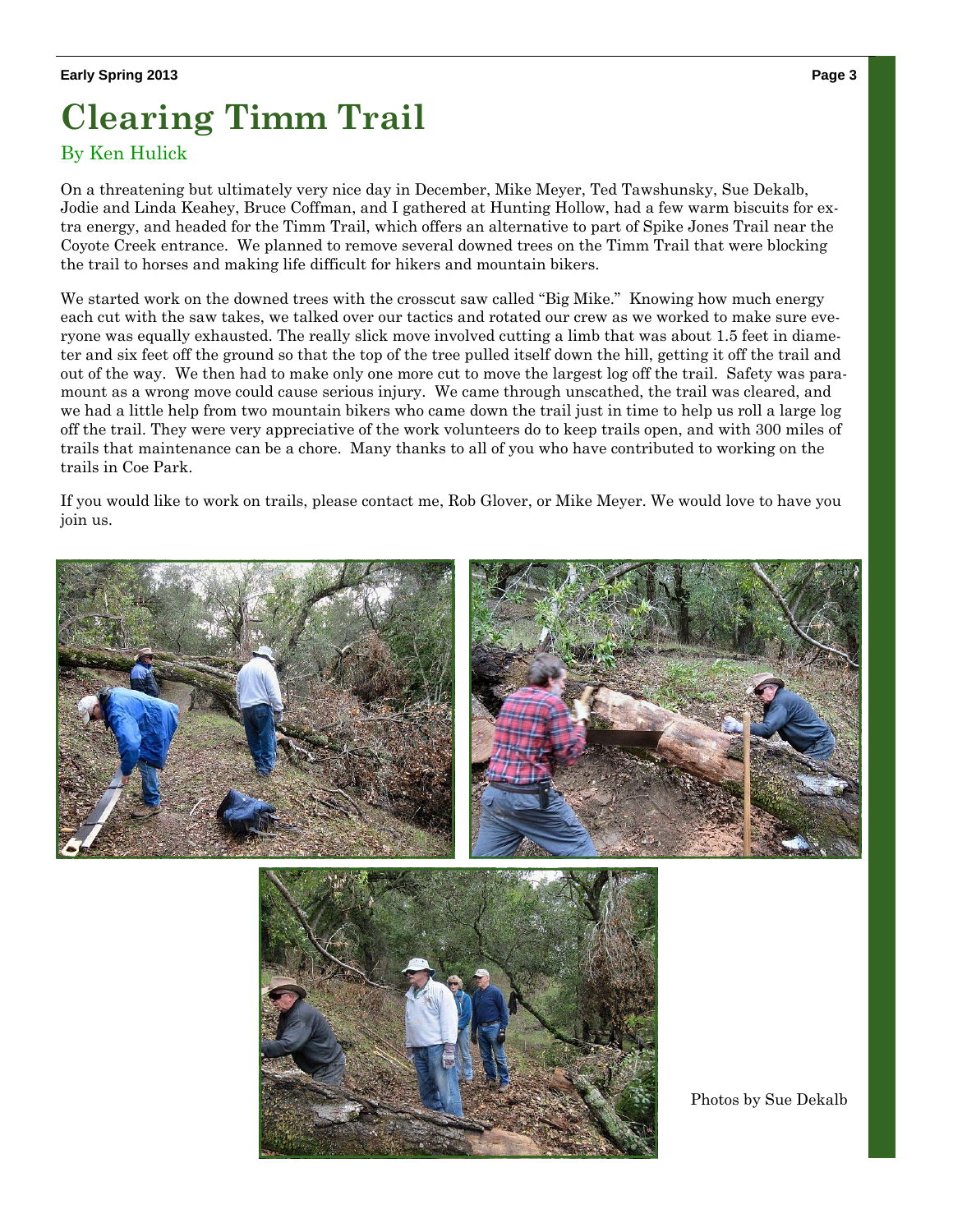#### **Page 4 The Ponderosa**



The relationship between flowers and their pollinators is often fascinating. Flowers go to great lengths to attract pollinators. They use bright-colored petals, perfumed aromas, sweet nectar, and protein-packed pollen. Flowers have intricate designs that make the efforts of insect pollinators more efficient. For example, many flowers have nice landing pads with "nectar guidelines" that show insects the way to the goodies. The petals of many bee-pollinated flowers turn red after they're pollinated. Bees don't see red and thus they don't waste time on flowers that can't be pollinated.

| PULLINA I LUN SI I VA I LUNS                                                        |                                                                                                                                                                                                                                                                  |  |
|-------------------------------------------------------------------------------------|------------------------------------------------------------------------------------------------------------------------------------------------------------------------------------------------------------------------------------------------------------------|--|
| BEETLE POLLINATED                                                                   | <b>BUTTERFLY POLLINATED</b>                                                                                                                                                                                                                                      |  |
| $\Box$ Flowers produce large quantities of pollen.                                  | Flowers can be fragile and small.                                                                                                                                                                                                                                |  |
| □ Little or no nectar produced.                                                     | Large flat landing areas.<br>◻                                                                                                                                                                                                                                   |  |
| Mostly large single flowers.<br>◻                                                   | Long tube.<br>◻                                                                                                                                                                                                                                                  |  |
| Fruity smell.<br>□                                                                  |                                                                                                                                                                                                                                                                  |  |
| Beetles feed on pollen, not<br>nectar<br>poppy, cactus, dogwood                     | Butterflies are considered "illegitimate<br>pollinators" because they feed on a<br>wide variety of flowers, those with<br>long tubes and those without. Their<br>long proboscis is slick, and pollen<br>doesn't stick well to it.<br>phlox, linanthus, primroses |  |
| HUMMINGBIRD POLLINATED                                                              | <b>BEE POLLINATED</b>                                                                                                                                                                                                                                            |  |
| $\Box$ Flowers with long tubes that allow only                                      | Showy flowers.                                                                                                                                                                                                                                                   |  |
| hummingbirds access to the nectar.                                                  | Blue, purple, yellow flowers; not red flowers.                                                                                                                                                                                                                   |  |
| Red flowers or occasionally yellow.<br>□                                            | Bees can see ultraviolet and many flowers we<br>□                                                                                                                                                                                                                |  |
| □ Stamen and stigma stick out. The face of                                          | see as white are reflecting UV.                                                                                                                                                                                                                                  |  |
| the birds collects and deposits the pollen.                                         | Flowers fragrant.<br>□                                                                                                                                                                                                                                           |  |
| Birds collect large quantities of thin nectar.                                      | Often the plants are found in<br>□                                                                                                                                                                                                                               |  |
| $\Box$ Flowers usually without scent;                                               | dry, open areas.                                                                                                                                                                                                                                                 |  |
| hummingbirds have poorly                                                            | Reward is nectar or pollen.<br>□                                                                                                                                                                                                                                 |  |
| developed sense of                                                                  | $\Box$ Flowers have nectar quides.                                                                                                                                                                                                                               |  |
| smell.                                                                              | Bumblebees have long proboscises and                                                                                                                                                                                                                             |  |
| $\Box$ Flowers without                                                              | can feed on flowers with long tubes.<br>Bees sometimes bore a hole in the base                                                                                                                                                                                   |  |
| nectar guides.                                                                      | of the flower and steal the nectar                                                                                                                                                                                                                               |  |
|                                                                                     | without pollinating the plant.                                                                                                                                                                                                                                   |  |
| California fuchsia, sticky monkeyflower, red                                        |                                                                                                                                                                                                                                                                  |  |
| larkspur, crimson columbine                                                         | peas, lupines, violets                                                                                                                                                                                                                                           |  |
| <b>MOTH POLLINATED</b>                                                              | <b>WIND POLLINATED</b>                                                                                                                                                                                                                                           |  |
| Flowers that open at night.<br>□                                                    | Dull colors.<br>□                                                                                                                                                                                                                                                |  |
| $\Box$ Flowers white or very light colored so they                                  | No fragrance.<br>□                                                                                                                                                                                                                                               |  |
| are visible at night.                                                               | Stigma large and feathery.<br>◻                                                                                                                                                                                                                                  |  |
| Highly scented; the moth uses its antenna to                                        | Separate sexes.<br>◻                                                                                                                                                                                                                                             |  |
| detect the fragrance.                                                               | Fruit single seeded.<br>□                                                                                                                                                                                                                                        |  |
| $\Box$ Flowers of ten with simple structures                                        | Often lack petals and sepals.<br>Oldest form of pollination.                                                                                                                                                                                                     |  |
| $\Box$ Flowers may have long tubes that are the                                     |                                                                                                                                                                                                                                                                  |  |
| same length as the moth's proboscis.<br>soap plant,<br>jimson weed,<br>evening snow | oaks, grasses,<br>pines                                                                                                                                                                                                                                          |  |

# **CTTUATTONIC**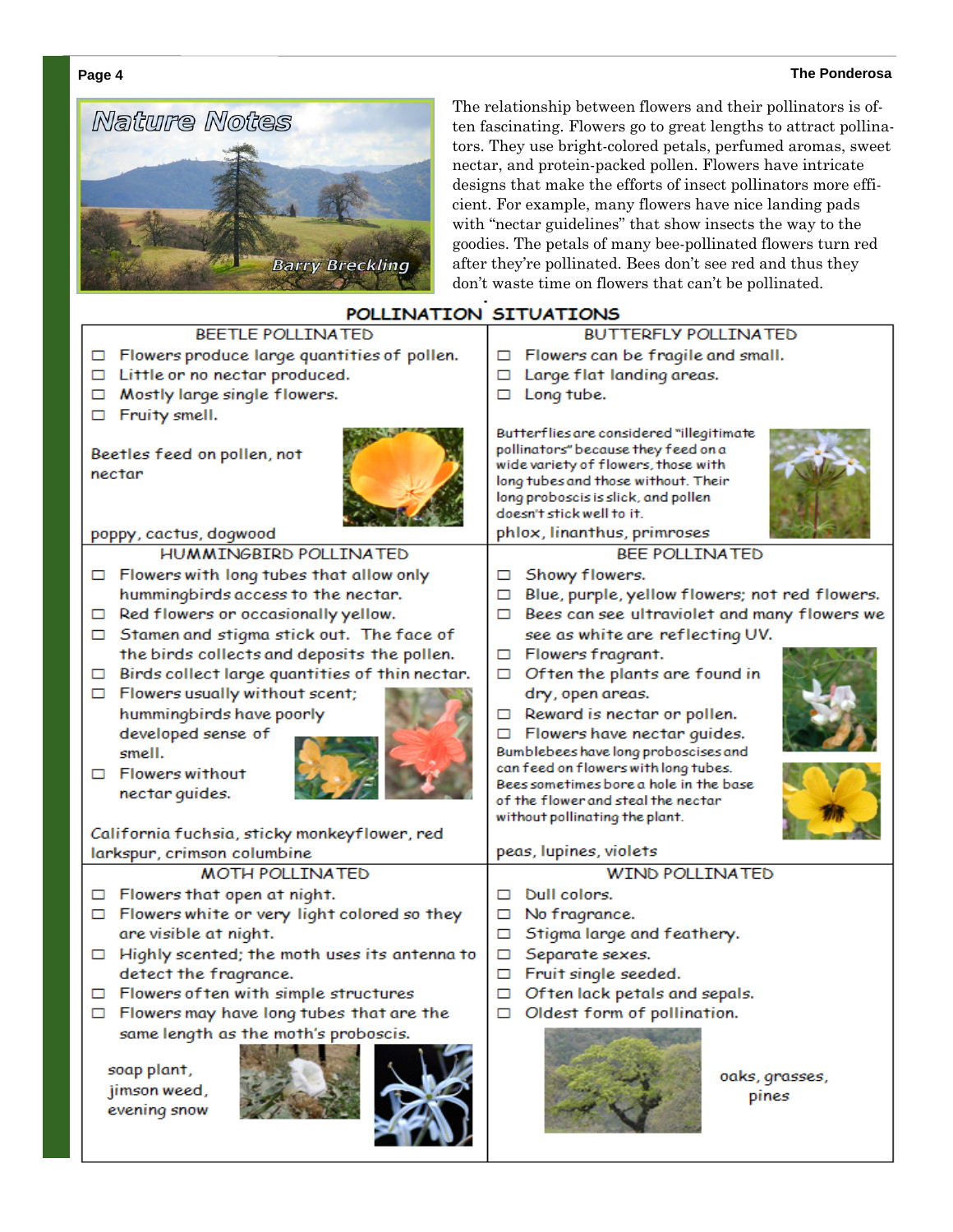#### **Early Spring 2013 Page 5**



**Congratulations to the Class of 2013 Volunteers** 

Top row (left to right): John Verhoeven; Pete Harper; Paul Gillot; David Cartwright; Chris Fent; Dan Healy; Manny Pitta

Bottom Row: Jill Newburn; Michael Hundt; Ewa Blalkowski; Susan Blake; Bob Kass; Buddy Schwabe Missing: Bob Currier; Sandy Currier; Olga Eames; Lourdes Stone.

Photo by Dick Rawson

# **New Events in 2013: Coe Outings**

#### By Ron Erskine

One of the great features of Henry W. Coe State Park is its enormous size. At 136 square miles, you know that true wilderness and genuine solitude are out there. But how far out there? Most visitors see only a small area of the park near the Dunne Avenue visitor center and the Hunting Hollow entrance. Few people have the chance to visit the park's vast and beautiful inner reaches.

Coe Outings aims to change that. Beginning in the spring and early summer of 2013, volunteers will lead guided trips into the backcountry of Coe Park by three different modes of travel: backpack, vehicle, or horseback. Features of the types of trip are different, but each includes at least one night camping out in the backcountry and includes most meals (except for backpacking). Members of the Pine Ridge Association receive a discount on the cost of each trip. In the first year, there will be only one date for each trip type, so don't wait. Dates are as follows:

Guided backpack trips, March 23 and 24, 2013

Guided backcountry ridealong and fishing tour, April 6 and 7, 2013

Guided equestrian outing, May 31-June 2, 2013

For full information, look for details on the Coe Park website at:

http://coepark.net/pineridgeassociation/programs-events/coe-outings.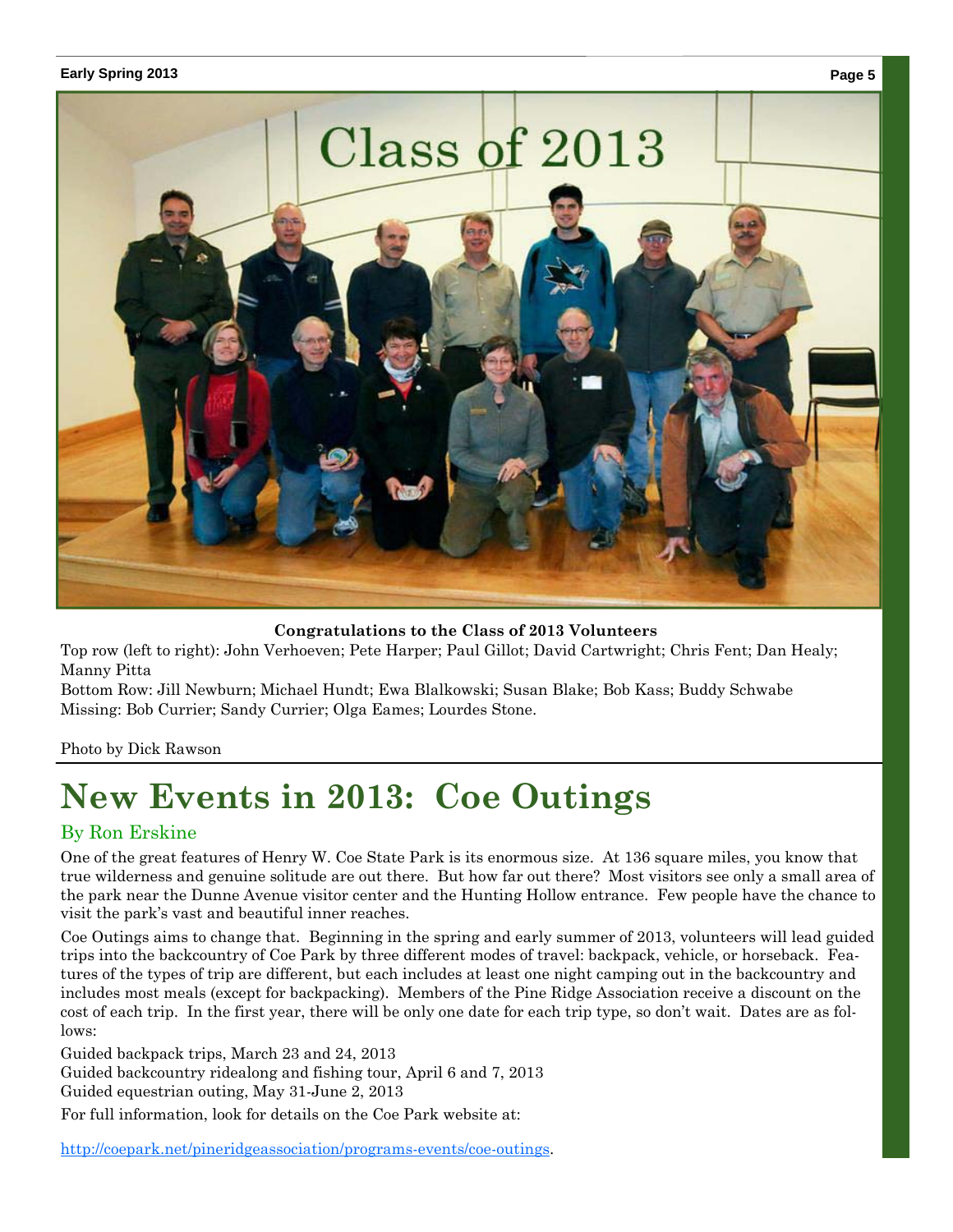# **Eddie Guaracha has been Promoted, Will be Leaving Coe Park**  By Libby Vincent

Eddie Guaracha, Sector Superintendent who has been at Coe Park since 2007, has been promoted to District Superintendent of the Northern Buttes District and will be leaving Coe Park and the Gavilan Sector in the Monterey District. This from Park Operations in Northern Buttes:

"It's with pleasure that I announce that Eddie Guaracha has been selected as District Superintendent for Northern Buttes District. Eddie began his career as a Park Aid at Hollister Hills before graduating from Basic Visitor Services Training in 1995. He was a State Park Ranger at Lake Perris SRA [State Recreation Ares] from 1995-1997, Carnegie SVRA [State Vehicular Recreation Area] 1997-1999, and Chino Hills 1999-2000 before promoting to Supervising Ranger at Silverwood Lake in 2000. Eddie was a State Park Superintendent I at Mt. San Jacinto from 2003-2007 before promoting to State Park Superintendent II at Monterey District Gavilan Sector from 2007 to present. Eddie also has performed in an out-of-class Superintendent III role at Diablo Vista District. Please join me in welcoming Eddie to his new assignment at Northern Buttes District."

And this from Eddie to the board of the PRA: "It is with great mixed emotions that I announce my promotion to the Northern Buttes District in Oroville. It has been an honor and a pleasure to work with all of you at Henry W. Coe State Park! I have met a lot of passionate people supporting Coe and believe that tradition will not die. I will be working with Mat [Fuzie, Monterey District Superintendent] over the next several weeks on a transition plan, as my duties will focus on the Northern Buttes Operation. I will be attending special meetings in Northern Buttes in February, but will not be moving until mid-March.

"Thank you for your endless financial support for Coe and the countless hours of volunteering, sharing, imparting your wealth of knowledge of Coe with me and the countless park visitors. Without your direct involvement as the Pine Ridge Association Board, many of the past and current accomplishments could not have been achieved."

Eddie, we congratulate you on this fine promotion and wish you much success in your new position. We have very much enjoyed working with you at Coe Park over the last six years and will miss your great support. All the very best to you; we look forward to keeping in touch.

# **Spring Programs**

By Ranger Jen

## **Dear PRA members and volunteers:**

Happy New Year's to all of you. While the new year has just begun it will be spring before we know it and Coe Park will be bustling backpackers, day users, and campers. In order to make our visitors' trips to Coe Park memorable we would like to continue providing them the opportunity to participate in guided walks, campfire programs, or other volunteer-led programs. During the month of February, Park Aide Kaela Henrickson and I will be meeting to begin planning the park's calendar of programs. If you are interested in leading or assisting with a program, please contact me at <u>Jennifer.naber@parks.ca.gov</u> or call my cell phone at 831-901-6101.

Thanks, and see you out in the park.

Ranger Jen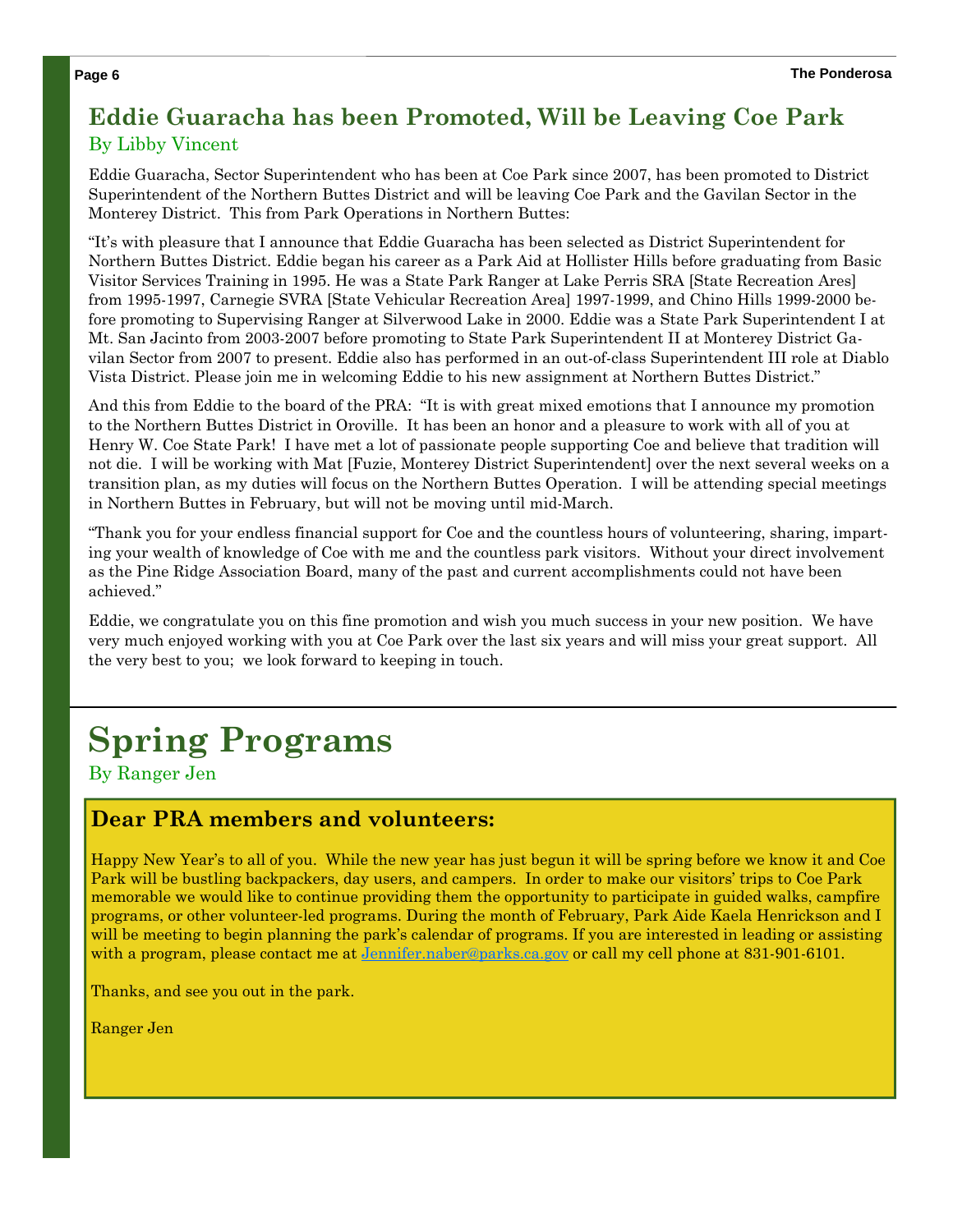# **Coe Park Events and Information**

Mark your calendars—important dates and other announcements Also see the Coe Activity Calendar at http://www.coepark.org/calendar.html

## **Trail work days**

Meet at Hunting Hollow, 8.30am, on the following dates: Saturday, February 16

Saturday, March 16

We will be working on the Cullen Trail. For more information, please call Chere at 408-683-2247 or Kitty at 408-842-6215, or visit www.coepark.org.

#### **New event – Rain Coats and Rubber Boots**

Saturday, March 9, 10.00am at the Hunting Hollow entrance, rain or shine. We'll hike down the creek, scavenger hunt, perhaps enjoy a boat race or a duck race. For more information, please call Chere at 408- 683-2247 or Kitty at 408-842-6215, or visit

## *Annual park events coming up*

**Friday April 26 through Sunday April 28** is the *Coe Backcountry Weekend.* This event is always very popular and fills up quickly; admission is by a lottery system. Applications need to be postmarked by February 28. Once again, this year's event will be starting earlier, allowing backpackers and campers entry at 1.00pm on the Friday. For additional information please visit www.coepark.org or call the visitor center at 408-779-2728.

**Sunday May 12***, Mother's Day Breakfast.* Once again this event will take place at Ridgeview campsite. **Information regarding ordering tickets will be posted on the website www.coepark.org in early April.** The event sells out very quickly, so get your tickets early! For more information visit www.coepark.org or call the visitor center at 408-779-2728.

**Saturday June 8**, *Hunting Hollow 5K/10K walk and fun run.* You can register for this fun event at www.coepark.org and download an entry form. For more information email kfhowell@pacbell.net.

### **Ranch Day – new date (we're tired of fighting the rain)**

Saturday, May 4,  $10.00am - 3.00$  pm at Hunting Hollow. (Rain date May 18.) We HOPE this works for all the fantastic volunteers who have helped make this event a success in the past. For more information, please call Chere at 408-683-2247, Kitty at 408-842-6215 or visit www.coepark.org.

### **June Bloom – Hunting Hollow**

This event will take place on Saturday June 15, 22, or 29 (one of these dates only), depending on when the wavy-leaf soap root plant decides to bloom. The hike will start at 6.45pm so we can enjoy these beautiful night-blooming flowers. Check www.coepark.org, upcoming events, as the date gets closer to learn the actual date. For more information, please call Chere at 408-683-2247or Kitty at 408-842-6215.

#### **Special Announcement**

Dan McCranie, long-time treasurer of the Pine Ridge Association (PRA), will vacate his position on May 1st, 2013.

Dan, we thank you for all your hard work as treasurer of the PRA over the last many years. We have been most fortunate to have you and are enormously grateful for all you have contributed. We're especially pleased that you will continue to be active with the PRA in other ways.

The board of the PRA is now seeking someone with accounting skills, enthusiasm, and integrity to serve as PRA treasurer. It would be ideal if the candidate were to start early in 2013 and work with Dan through tax season to learn the ropes.

If you're interested, or know of someone who might be interested, in serving as treasurer, please contact Steve McHenry at stephen.l.mchenry@gmail.com.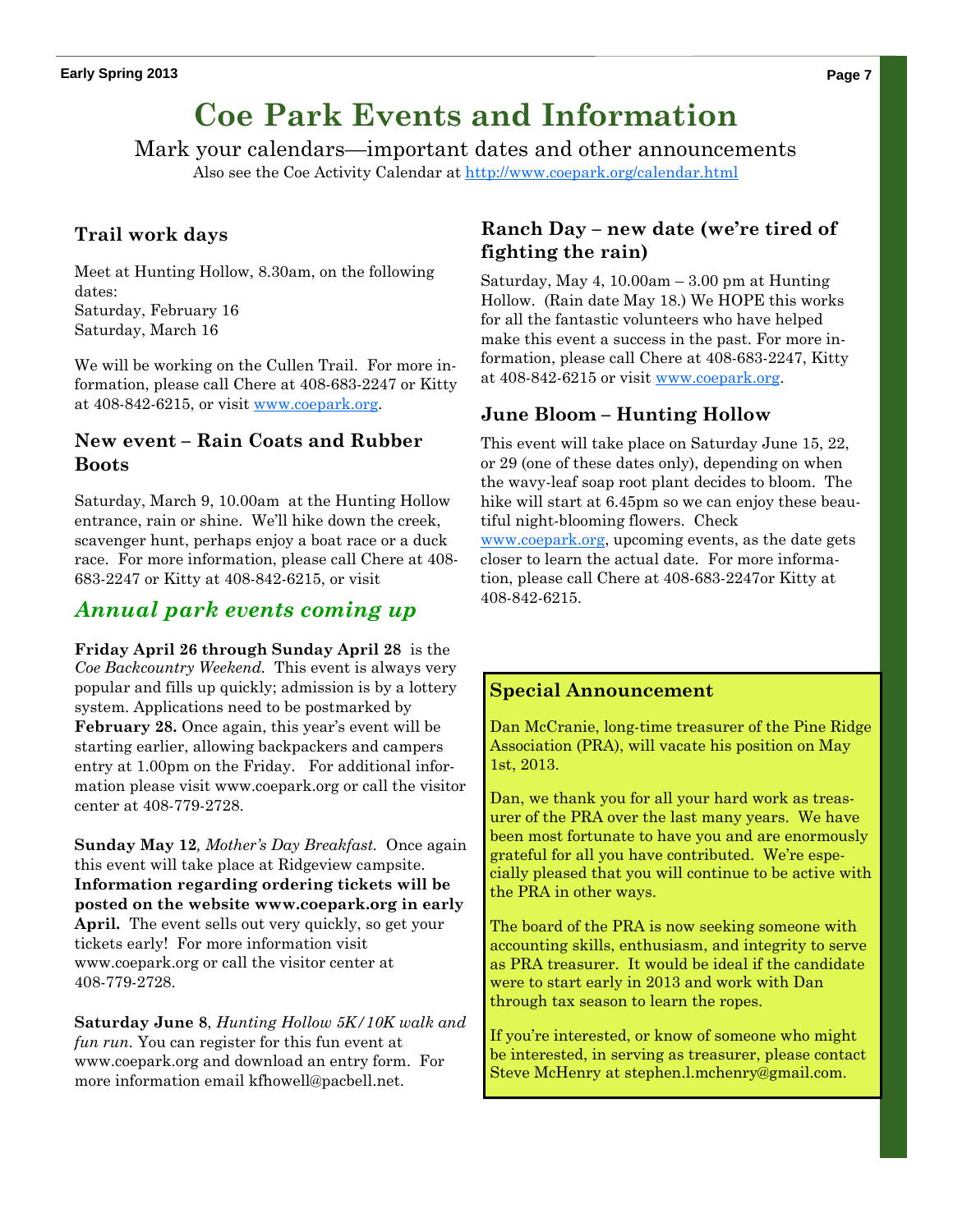# **News from Friends of Gilroy Hot Springs**

By Laura Dominguez-Yon

In order to continue the efforts to protect, preserve, and restore public access to Gilroy Yamoto Hot Springs (GYHS):

1) Activities at GYHS are currently currently performed as Coe Park uniformed volunteers, not as Friends of Gilroy Hot Springs.

2) Currently, we are under the umbrella of the Pine Ridge Association, reporting to the PRA board and submitting money to the PRA treasurer. As part of the PRA, comprehensive insurance may cover activities (with the exception of organized water activities). The PRA is not responsible for our expenses.

3) Below is a list of proposed activities and 2013 dates for GYHS.

Fulfilling these activities depends on sufficient uniformed volunteer supervision.

Written policy will be provided to participants, including expected behavior, admissible activities, safety measures, emergency evacuation, park guidelines, etc.

4) Fees paid by participants are expected to cover expenses. Fundraising will cover other costs. Fundraising includes donations, sponsorship and advertising, and product sales.

5) Items including note cards, buttons, T-shirts, and posters and are sold at events, in person, or via the website.

## **Proposed Friends of Gilroy Hot Springs 2013 Activities**

#### **Monthly Guided Tours**

First Saturday of each month, on demand. Reservations required

#### **Full Moon Campouts**

March 22-24 (Palm Sunday, full moon 3/27) April 26-28 (Earth Day, full moon 4/25) June 21-23 (first day of summer, full moon 6/23) July 19-21 (full moon 7/22) August 16-18 (full moon 8/20) September 20-22 (full moon 9/19) October18-20 (full moon 10/18) Combine volunteer work, swimming in Coyote Creek, and enjoying Henry W. Coe State Park with onsite camping. Limited to park-approved volunteers.

#### **Fifth Annual GYHS Walk Through History** and **GYHS Travel Through History**

May 25, Saturday (full moon 5/24); corresponds with the campout.

October 19, Saturday (full moon 10/18); corresponds with the campout.

#### **Holiday Weekend Campouts**

May 24-27, Memorial Day weekend, Friday 3pm – Monday 3pm

July 4-7, Independence Day weekend, Wednesday 3pm – Sunday 3pm. Four nights, higher rate; no fireworks allowed.

August 30-September 2, Labor Day weekend, Friday 3pm – Monday 3pm.

These events are limited to Coe Park volunteers. Same as full moon campouts with an extra day during the busy holiday weekend. Bring your own equipment, food, drinking water, tools. Plenty of time to contribute volunteer work, enjoy the park, and maybe swim in Coyote Creek.

Continued on page 9….

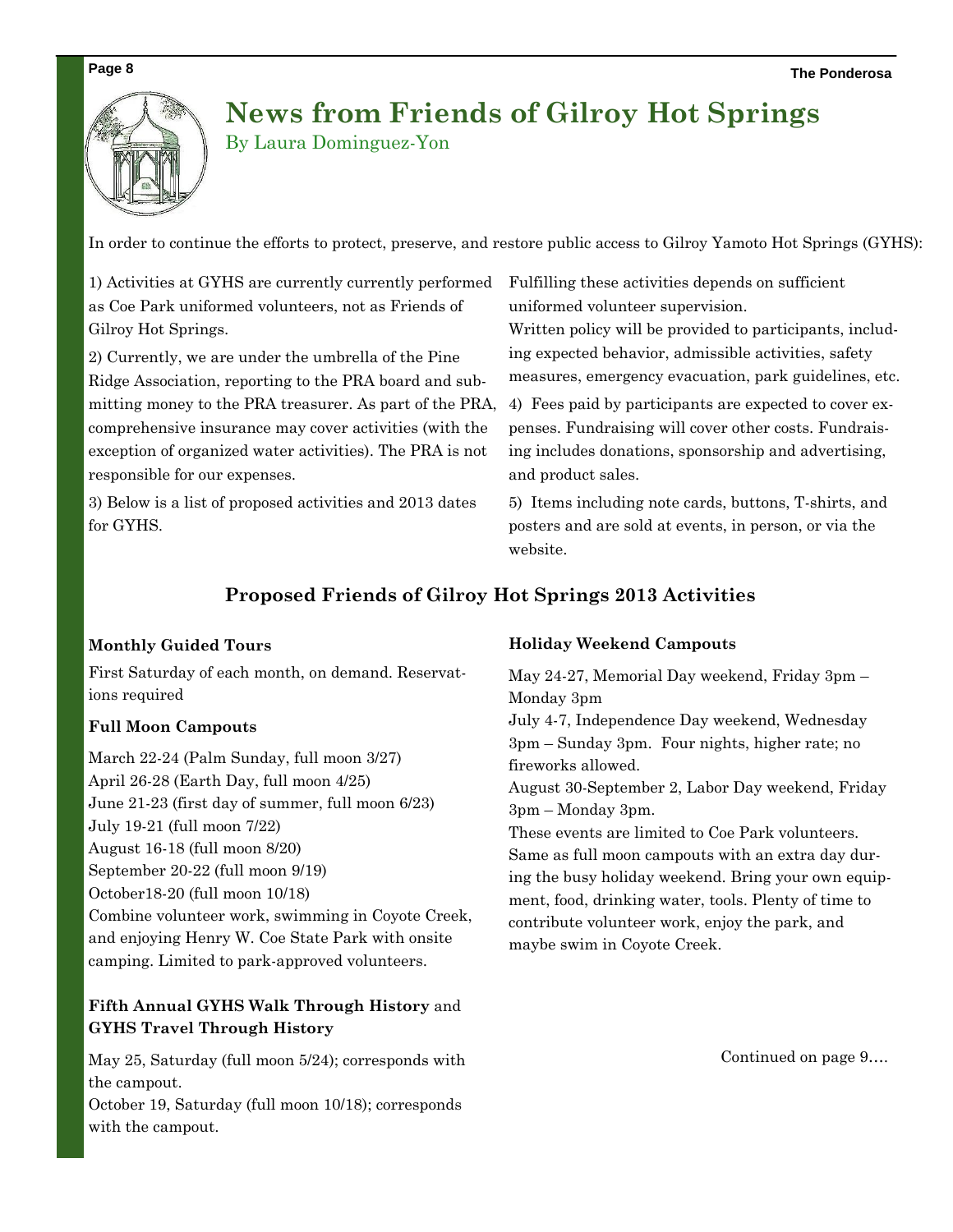#### **Early Spring 2013 Page 9**

## **News from Friends of Gilroy Hot Springs continued….**

#### **Volunteer Work Days**

April 20 (Earth Day 4/22) September 21 (fall solstice 9/22)

Bring your own lunch, snacks, and drinking water, work gloves, gardening tools (shovel, hoe, rake, pruning and hedge clippers), no power tools unless you bring a generator and fuel. We're clearing pathways, underbrush, and possibly moving dirt away from structures. We are maintaining safety fencing. Bring swimsuit and towel; you can swim in a waterhole in Coyote Creek nearby after contributing some hours of labor. Mineral water soaks are not available at this time.

For more information, visit: http://friendsofgilroyhotsprings.org/.

Please join the GYHS group! Your \$20 senior / \$50 family contribution annually will help ensure the continued protection, preservation, and restoration of public access to Gilroy Yamato Hot Springs in Henry W. Coe Park. Make checks payable to the Pine Ridge Association and add the note "for GYHS."



# **PRA New Members**

**We are pleased to welcome the new members listed below. Thank you for your support.** 

> Andy Butcher, Sunnyvale Stephen Cameron, San Jose Michael Hundt, San Jose Susan Ness, Hayward Michael & Jill Kilty Newburn, San Martin David Reneau, Menlo Park Celia Skipton, San Carlos

We need your help to keep our membership list current and accurate. If you have any question regarding your membership or to let us know of any change of mailing or email address, please contact us.

> Email: membership@coepark.org US mail: 9100 East Dunne Avenue, Morgan Hill, CA 95037 Phone: 408-779-2728